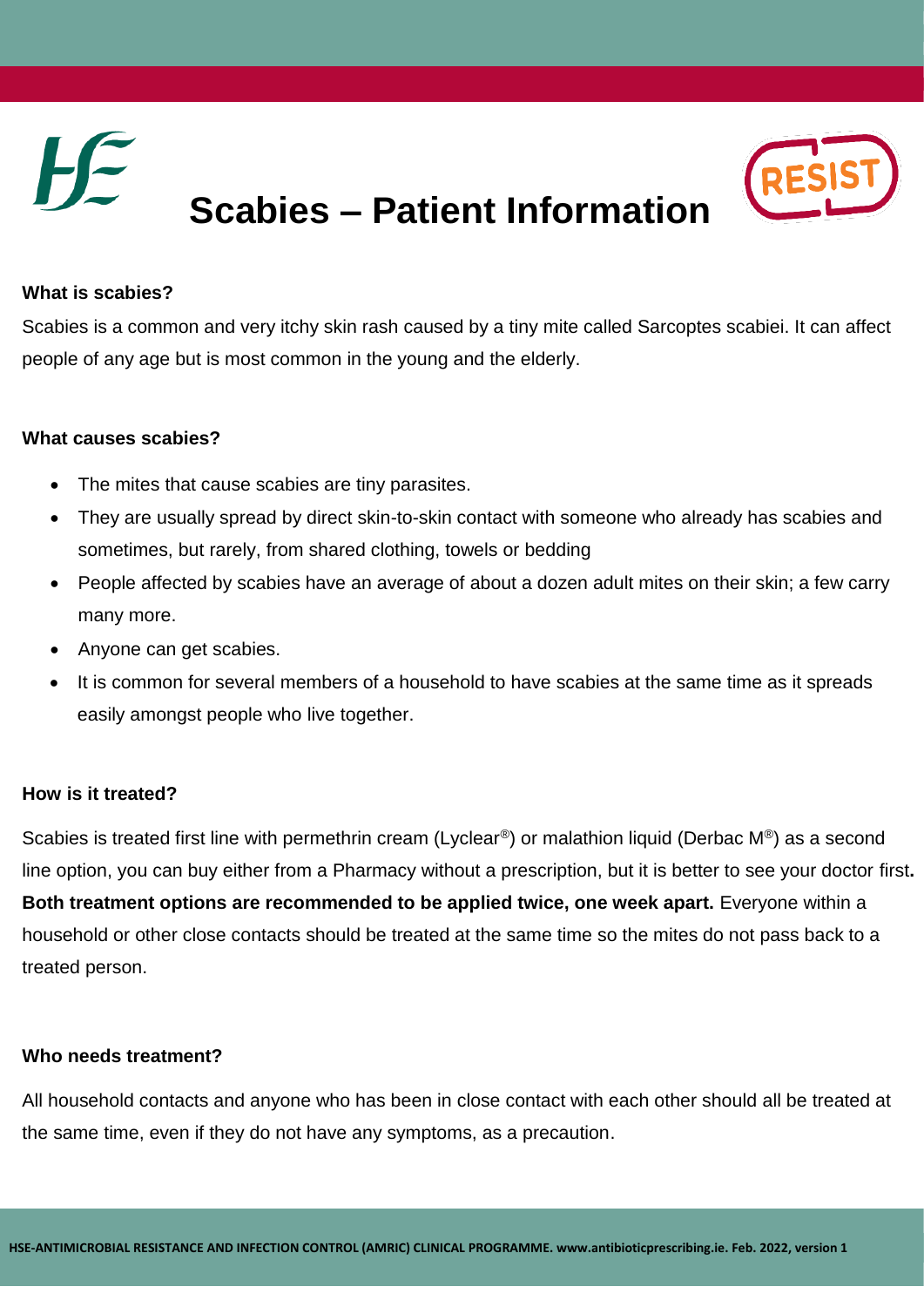#### **How to apply treatment (lotion or cream)?**

- Do not have a hot bath or shower before putting on the cream and ensure skin is clean dry and cool.
- $\bullet$  It is best to apply at night.
- Take off all your clothes including jewellery (if it is not possible to remove a ring, move it to one side to apply to the skin surface underneath).
- Apply to the whole body below the ears paying particular attention to the areas between the fingers and toes, wrists, armpits, external genitalia, buttocks and under finger and toenails.
- **For infants, children up to age two, adults over 65 years, the immunocompromised and those whose treatment has failed** you will also need to apply treatment to the scalp, neck, face & ears.
- If the treatment is to be applied to the head, avoid the eyes and in young children avoid the mouth area, where the cream/lotion may be licked off.
- Brush some of the product under the nails with a soft nail brush as mites can easily escape treatment in the thickened skin there.
- Nails should be trimmed and kept short for duration of treatment.
- You will need someone else to apply product to your back or areas you cannot reach.
- The product should be re-applied to the hands if they are washed with soap & water.
- Let the cream/lotion dry before getting dressed or it may rub off (this takes 10-15 minutes). Do the soles of your feet last after application to body has dried. This is best done with your feet resting on top of or dangling over the side of a bed or chair.

## **How long to leave treatment on**

- **Permethrin cream (Lyclear®)** must remain in contact with the skin for 12 hours.
- **Malathion liquid (Derbac M®)** must remain in contact with the skin for 24 hours

If washing any area during the treatment period put more product on the area that was washed e.g. hands or skin after changing nappies or incontinence wear.

## **How to wash off treatment**

- After the product has been on for the appropriate time it should be washed off initially with plain cool water and no soap. Once everything is washed off, a shower or bath with soap may be taken.
- Remember to re- apply after 7 days as two applications are required.